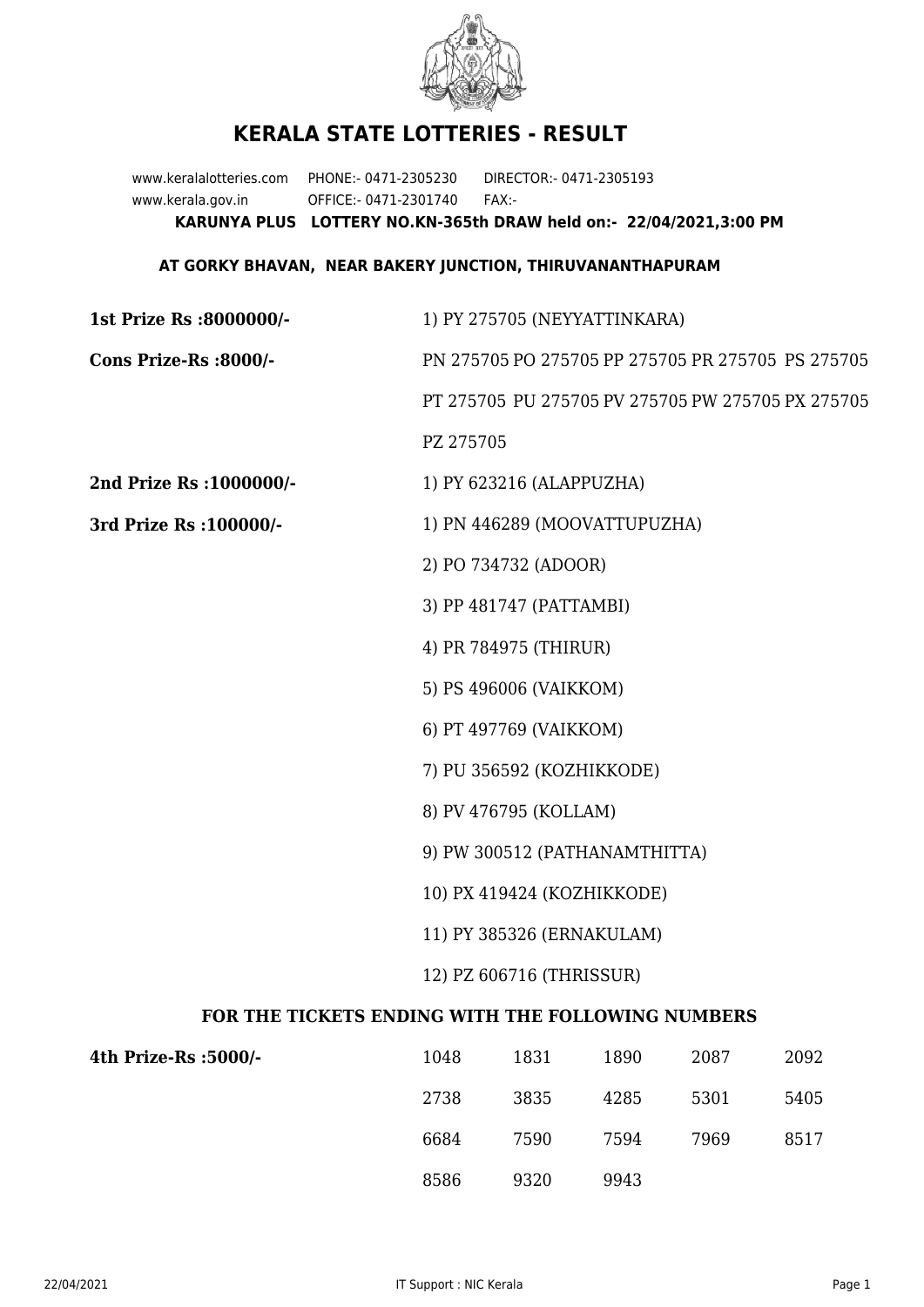| 5th Prize-Rs : 1000/- | 0647 | 1313 | 1466 | 1748 | 2102 |
|-----------------------|------|------|------|------|------|
|                       | 2257 | 2484 | 3111 | 3233 | 3488 |
|                       | 3573 | 4311 | 4413 | 4543 | 4596 |
|                       | 4754 | 5139 | 5247 | 5366 | 5544 |
|                       | 5884 | 6202 | 6251 | 6426 | 6564 |
|                       | 7014 | 7259 | 7325 | 8532 | 8533 |
|                       | 8959 | 9460 | 9533 | 9763 |      |
| 6th Prize-Rs :500/-   | 0020 | 0066 | 0194 | 0266 | 0387 |
|                       | 0585 | 0686 | 0845 | 0910 | 0967 |
|                       | 1189 | 1332 | 1587 | 1663 | 1842 |
|                       | 1872 | 1957 | 1961 | 2139 | 2145 |
|                       | 2174 | 2624 | 2722 | 2903 | 3078 |
|                       | 3140 | 3307 | 3505 | 3709 | 4094 |
|                       | 4173 | 4274 | 4322 | 4577 | 4594 |
|                       | 4763 | 4793 | 4801 | 4879 | 4899 |
|                       | 5449 | 5486 | 5865 | 5909 | 6042 |
|                       | 6048 | 6075 | 6080 | 6113 | 6142 |
|                       | 6168 | 6227 | 6569 | 6670 | 6794 |
|                       | 6825 | 6934 | 7063 | 7234 | 7533 |
|                       | 7613 | 7650 | 8031 | 8128 | 8299 |
|                       | 8340 | 8610 | 8756 | 8894 | 8902 |
|                       | 8934 | 8960 | 9161 | 9275 | 9316 |
|                       | 9572 | 9587 | 9713 | 9752 | 9788 |
| 7th Prize-Rs : 100/-  | 0109 | 0264 | 0284 | 0449 | 0569 |
|                       | 0802 | 0833 | 1045 | 1240 | 1286 |
|                       | 1435 | 1538 | 1542 | 1869 | 2015 |
|                       | 2220 | 2223 | 2275 | 2317 | 2410 |
|                       | 2429 | 2498 | 2573 | 2645 | 2664 |
|                       | 2707 | 2744 | 2802 | 2835 | 3002 |